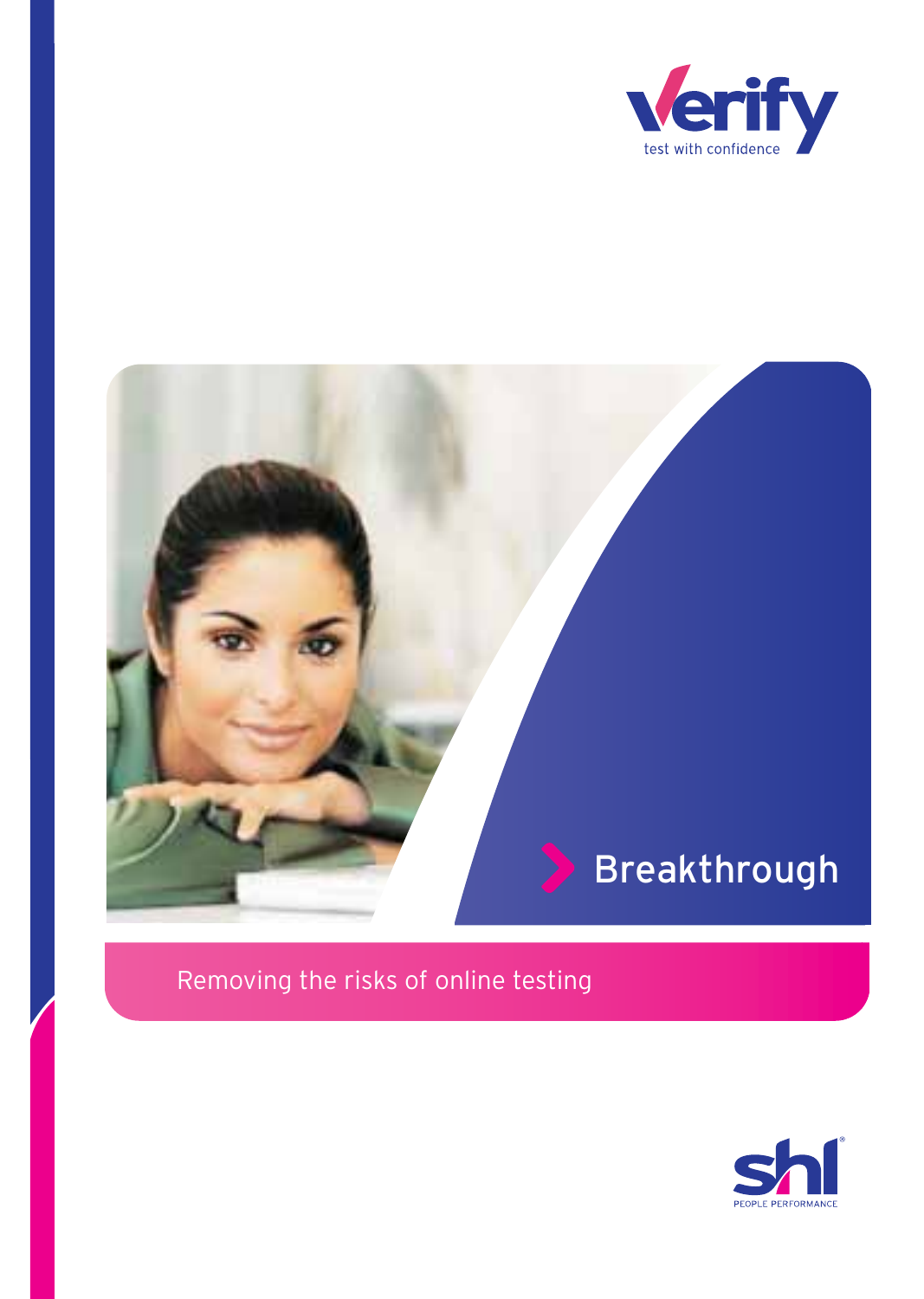

# The new approach

veroiofy Le suite du demonstrate that (something) is **The Marine of Sure of Second Control of the Control of the Content of the Content of the Content of the Content of the Content of the Content of the Content of the Content of the Content of the Content of the Content of t** References of demonstrate that (something) is the<br>To make sure or demonstrate that (something) is the<br>accurate or justified; to determine or test the truth<br>accuracy of ...; to regulate by conducting a paralate L.V. View demonstrate that comment of the muth of the transformation of the transformation of the transformation of the comparing with an other standard and  $\mathbf{acc}$  accuracy of  $\ldots$ ; to regulate by conducting a parallel To make sure or determine or treatment CCULTACY OF COMPANY

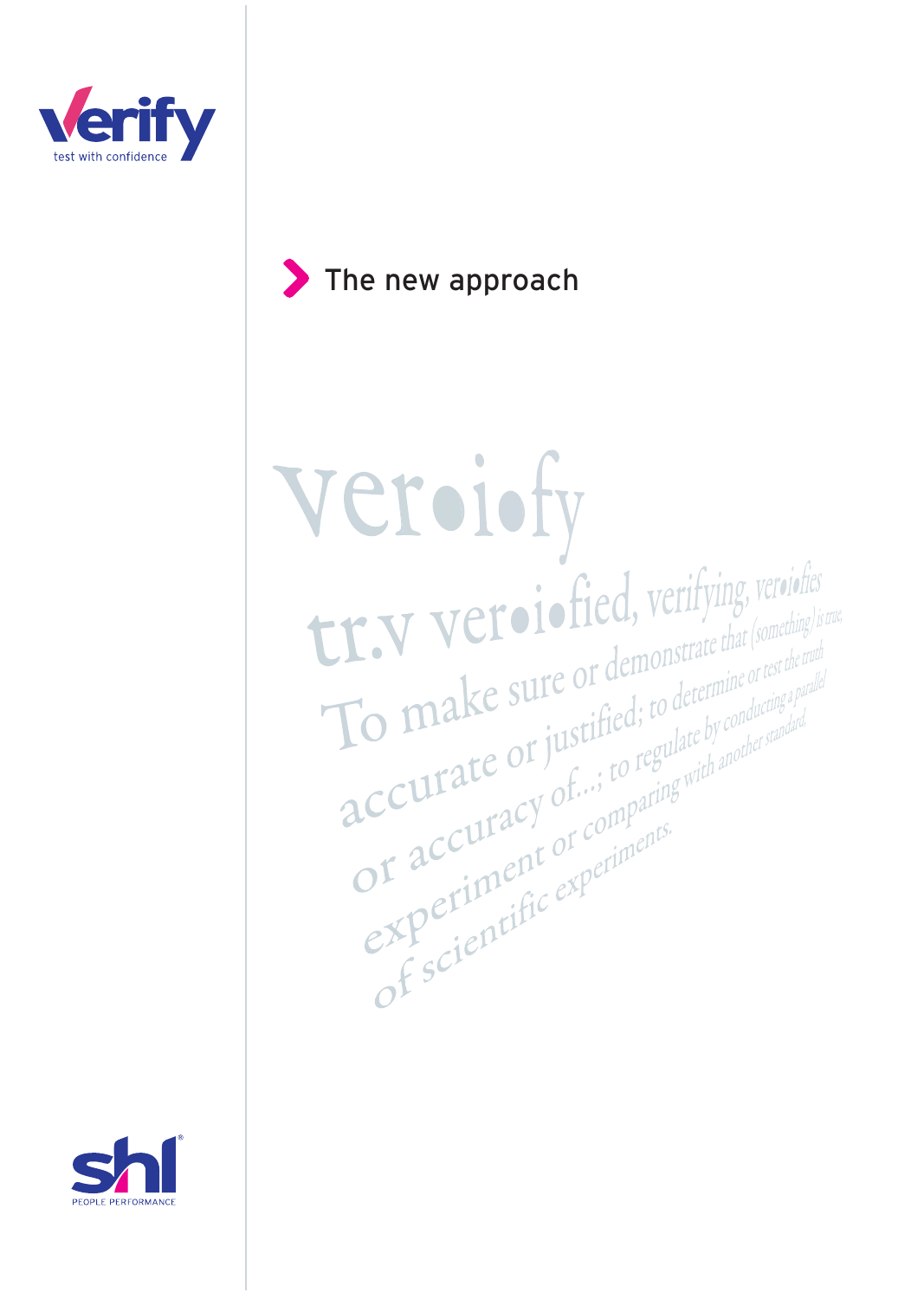# Breakthrough

Removing the risks of online testing

**Testing job applicants online today is full of risks and compromise.**

**SHL has removed these risks and provided a new solution for unsupervised online ability testing.**

By:

- Protecting against the risks of cheating and security breaches
- Defending the integrity of online testing by partnering with independent security and data forensic experts
- Utilising randomised test technology to create the most powerful online ability tests available today
- Pioneering breakthrough psychometrics which scientifically verify the integrity of unsupervised online test results
- Developing cutting-edge technology to support the science

SHL Verify™ achieves what other online assessment tools have been promising for a long time – fast, cost-effective and accurate ability tests, created specifically for online unsupervised environments that enable better quality hiring decisions.

SHL Verify is the only way to test job applicants online with confidence.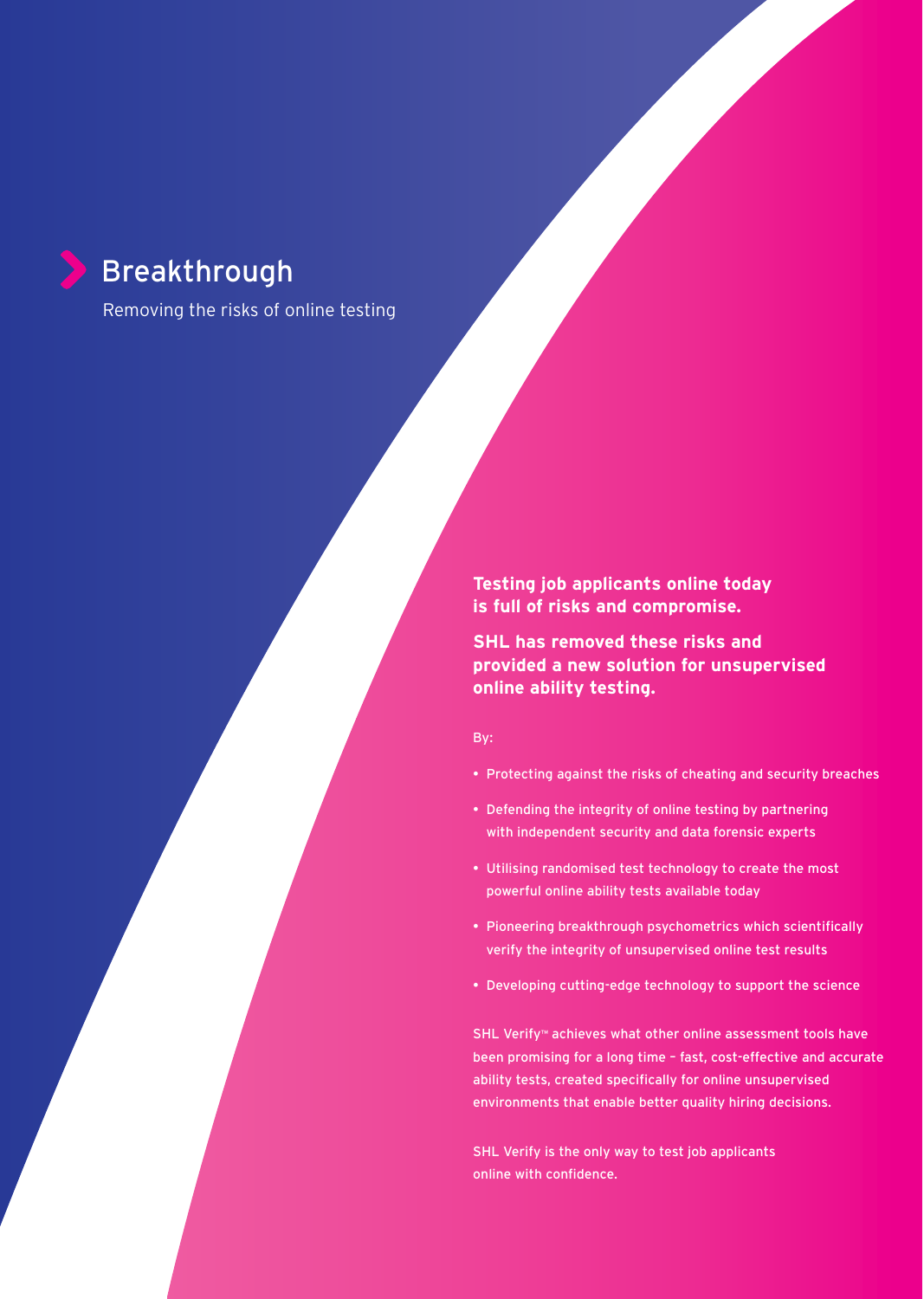

Making the difference between a good or bad hire

It is a proven, scientific fact that ability testing is the single most effective method of predicting job success.

By using an effective ability test in an appropriate way during the recruitment process, you can measure the underlying performance potential of an applicant, to gain unique information that ensures you make the right hiring decision.

Ability testing also saves time and money by speeding up the hiring process by identifying applicants that are most likely to succeed. This in turn provides a positive perception to applicants as they feel that their abilities are being assessed in an objective and fair way.

Ability testing is an inexpensive recruitment tool, yet it is a critical one. With only a small investment, the returns are substantial, delivering employers a key piece of information that could make the difference between a good or bad hire. And when an incorrect hiring decision can cost up to five times an individual's salary, ability tests during the hiring process make for a low risk, small investment that delivers results.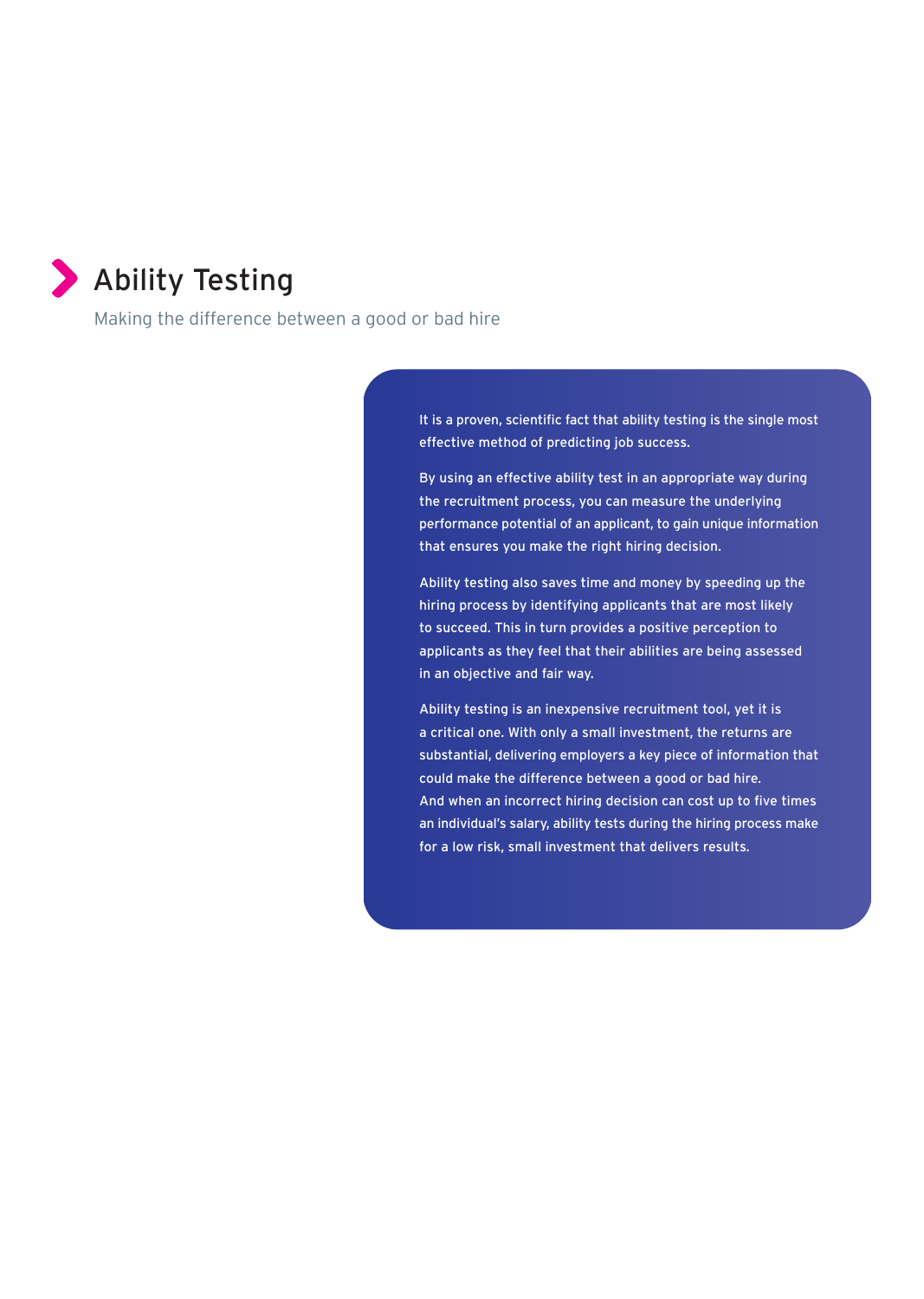# The online reality of today

Unsupervised online testing is not the way of the future; it is the reality of today.

With HR departments increasingly under the spotlight, the pressure is on to deliver efficient and effective processes which demonstrate return on investment.

This is one reason why so many Human Resource Directors have introduced unsupervised online applicant testing, including ability tests and personality questionnaires.

Testing job applicants online can deliver real value by identifying high calibre talent with efficiency and accuracy. But done poorly it can cause damage to your brand and your reputation.

Many possible risks such as cheating and test security pose severe threats to the integrity of online testing and therefore the defensibility of hiring decisions.

In turn, this can undermine the recruitment process and expose the organisation to legal risk.



SHL Verify is a new online unsupervised testing solution. Through breakthrough innovations in technology and psychology, SHL Verify delivers all the benefits of online testing without compromising on rigour, precision and reliability.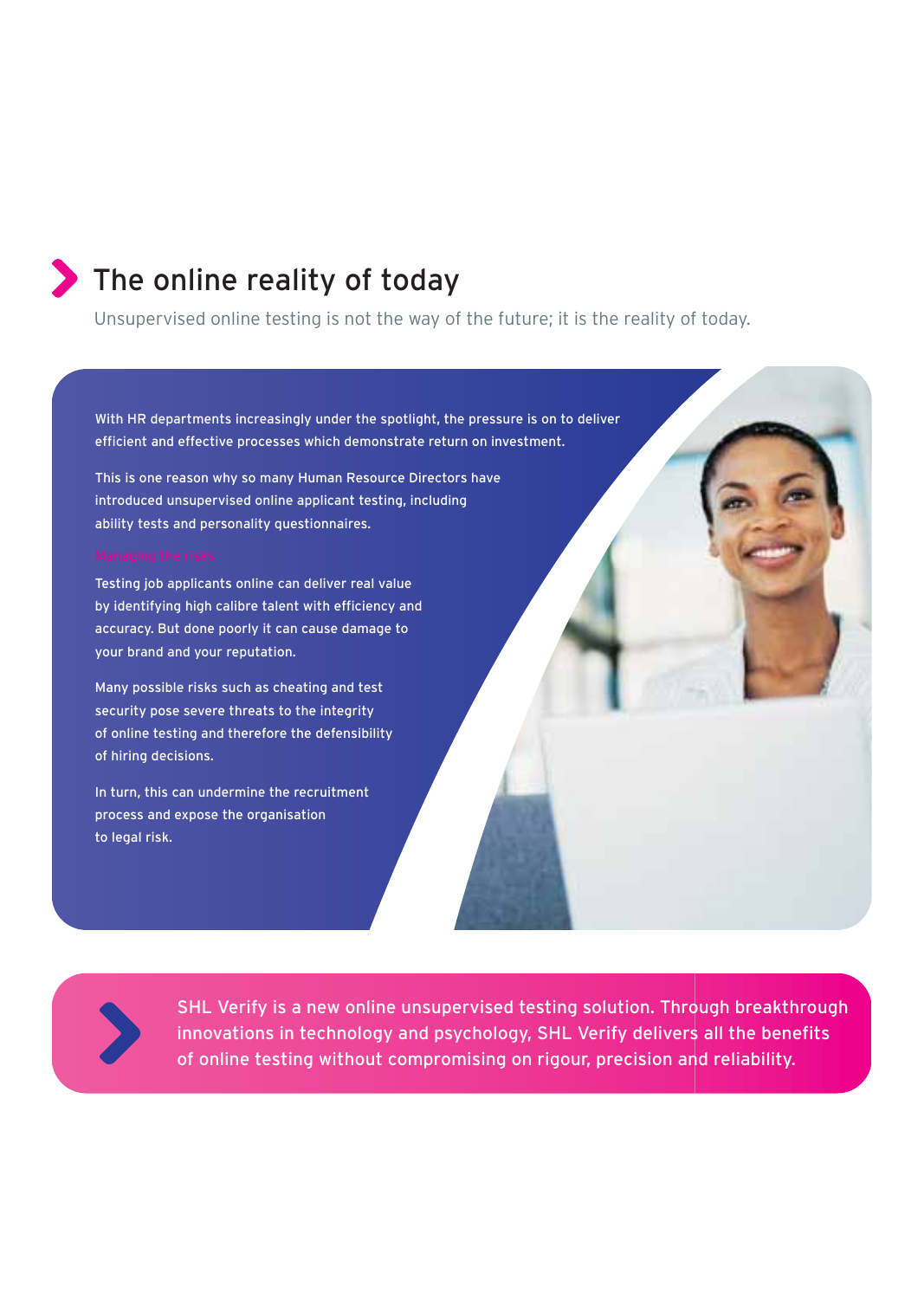# The risks of unsupervised online testing



We all understand and appreciate that the Internet has transformed the way we work today. For HR, managing the testing process has never been easier –unsupervised online testing means candidates can be reached and tested, wherever they are in the world, efficiently and cost-effectively.

There are many significant benefits that online testing provides over and above traditional test delivery methods, such as process automation, effective and efficient screening, consistency and applicant experience.

However, alongside the benefits there are risks that most unsupervised online testing solutions fail to overcome.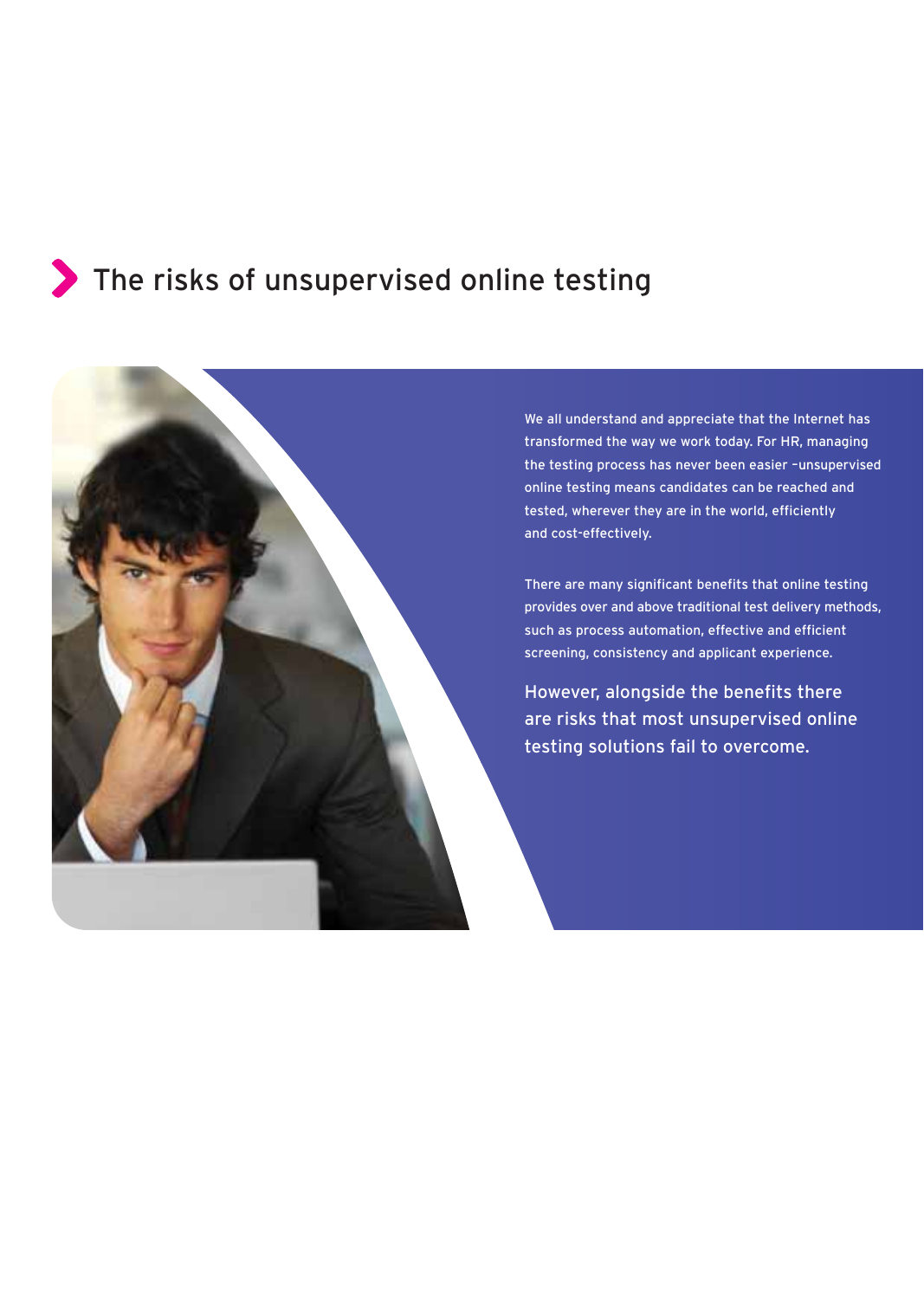Is the underlying science right? Are the tests suitable for online delivery? Are the tests well-constructed, equivalent, accurate and appropriate? Are they cheat and fake resistant? What security and protection methods are in place?

Does your online test supplier have a high-availability, resilient infrastructure with the connectivity, concurrency, scalability and reliability to handle peak loads? Have the issues of firewalls and bandwidth been dealt with? Is the test secure? Can candidates view and practice the test without your knowledge?

Will your online test provider reinforce your employer brand and provide a positive online experience to candidates? Will it provide confidence that the technology is secure and the process is fair? Will you be known for using quality assessments that guard against cheating? Will internal stakeholders understand how assessments are related to business need? Will report outputs make sense and be relevant?

Is a clear assessment policy in place? Does the policy address online integrity and cheating? How is the policy communicated to candidates? Can you prove the assessments are appropriate for the business need and meet employment law?

Now for the first time in the industry, these risks have been overcome. SHL has re-written the rules and provided a new approach to online testing with SHL Verify.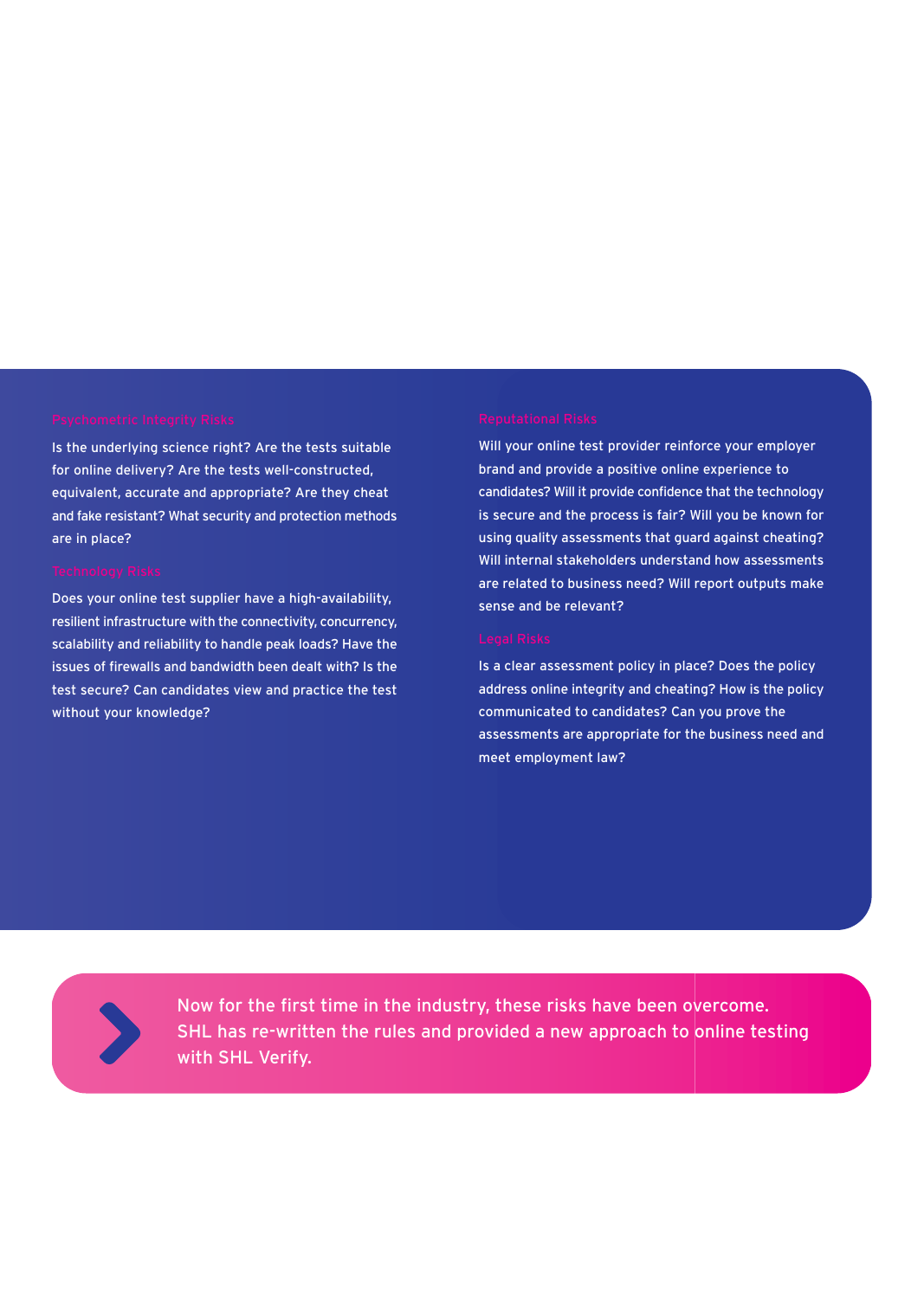# Introducing SHL Verify

The new and superior approach to online testing.

The SHL Verify<sup>™</sup> approach is a complete testing solution which includes a unique combination of ability tests, security measures and Better Practice Guidelines designed specifically for online testing.

# Better Practice

Better Practice has been developed by SHL to help practitioners overcome the risks of unsupervised online testing. SHL's Better Practice provides a pragmatic approach to unsupervised online testing and enables practitioners to minimise risk without excessive cost or process.



The Verify Item Bank generates unique online ability tests for every applicant. This improves security of content, prevents test content being shared and reduces the risks of cheating.

SHL has developed cutting-edge technology to support the science behind SHL Verify. Highly sophisticated randomised test generation builds on the pioneering technology behind SHL's Ability Screening Online (ASO). The SHL Verify range of online ability tests are timed and delivered using Flash player applets downloaded onto the PC hard drive. Every test is controlled and timed by the PC, removing reliance on the web connection and eliminating problems associated with different Internet connection speeds or dropouts.

We protect the security and integrity of Verify tests through our partnership with Caveon, leaders in the provision of online data protection and forensics. This in turn gives you peace of mind that your data and testing process is secure and fair.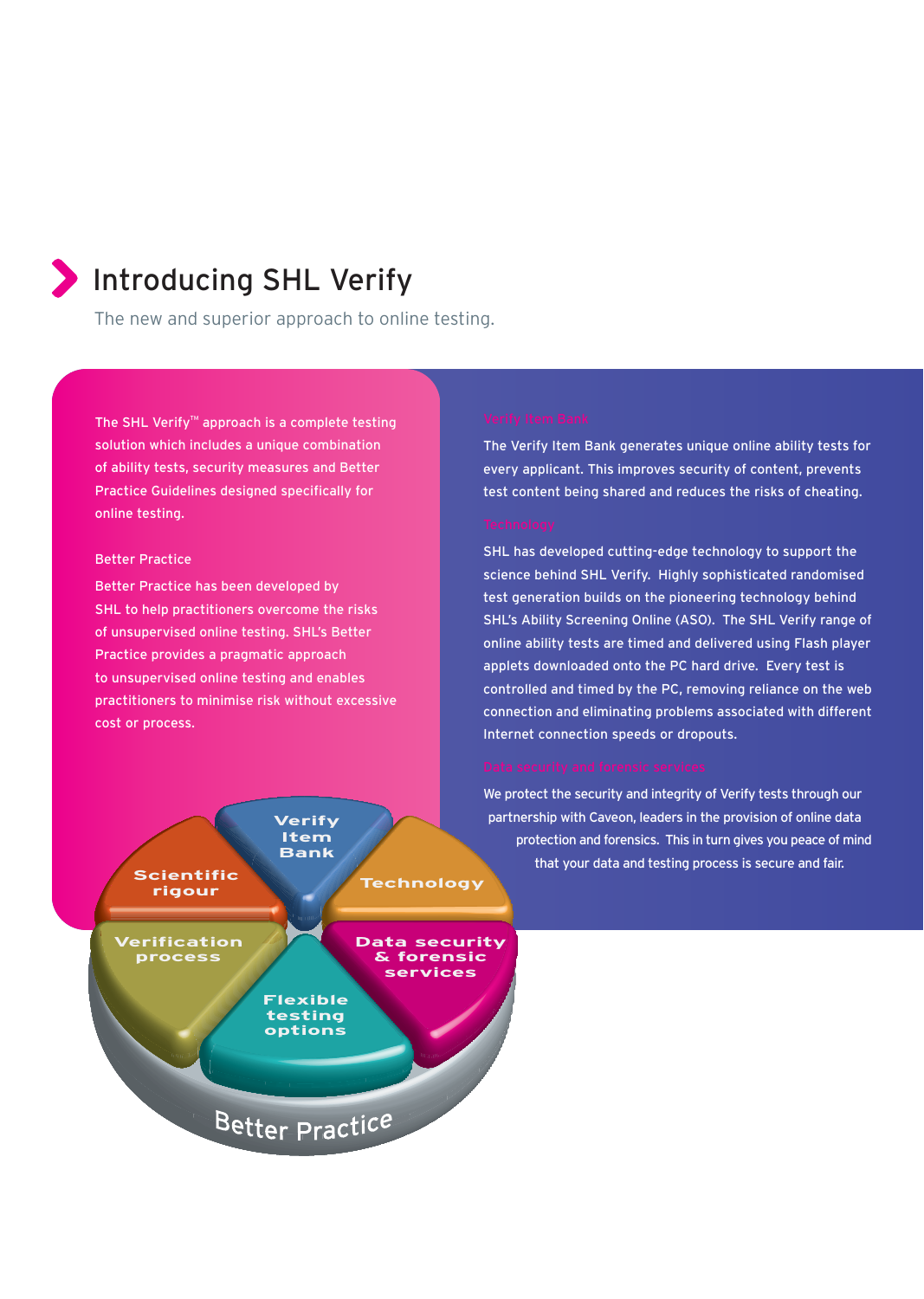SHL Verify tests are as powerful as traditional offline tests and can be used at any stage of the hiring process. The tests can be delivered through a variety of means, including 3rd party workflow vendor integration, outsourced via SHL Bureau or through your own SHL online assessment platform.

Following the powerful, online Verify Ability Test, a short, optional Verification Test is provided. Built as part of the package and delivered at no extra cost, the Verification Test quickly confirms the integrity of the results gained from the unsupervised online test. This verification process is based on breakthrough innovations in psychometrics that verify candidate performance quickly, simply and scientifically.

SHL Verify ability tests have been created to meet the most rigorous standards, and deliver one of the most powerful online ability tests available today. With real world validation evidence, SHL Verify is proven in the prediction of job performance.

Developed with direct input from blue-chip organisations around the world, SHL Verify delivers a faster, simpler online experience, whilst delivering the rigour and reliability that you would expect from SHL and demanded by respected blue-chip brands.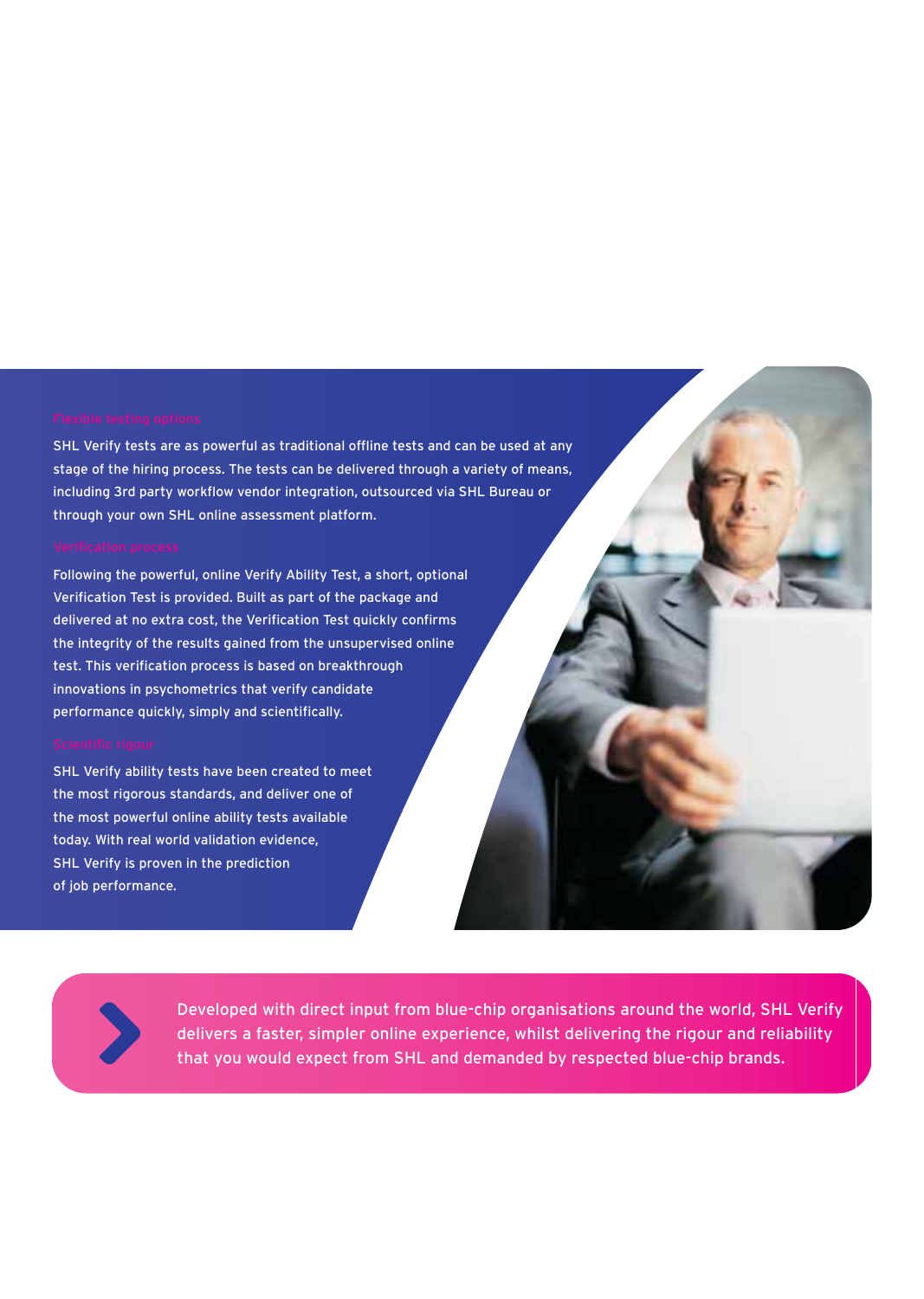# Online Testing with SHL Verify

For the first time, SHL has created unsupervised online tests that are as powerful and reliable as traditional offline tests.

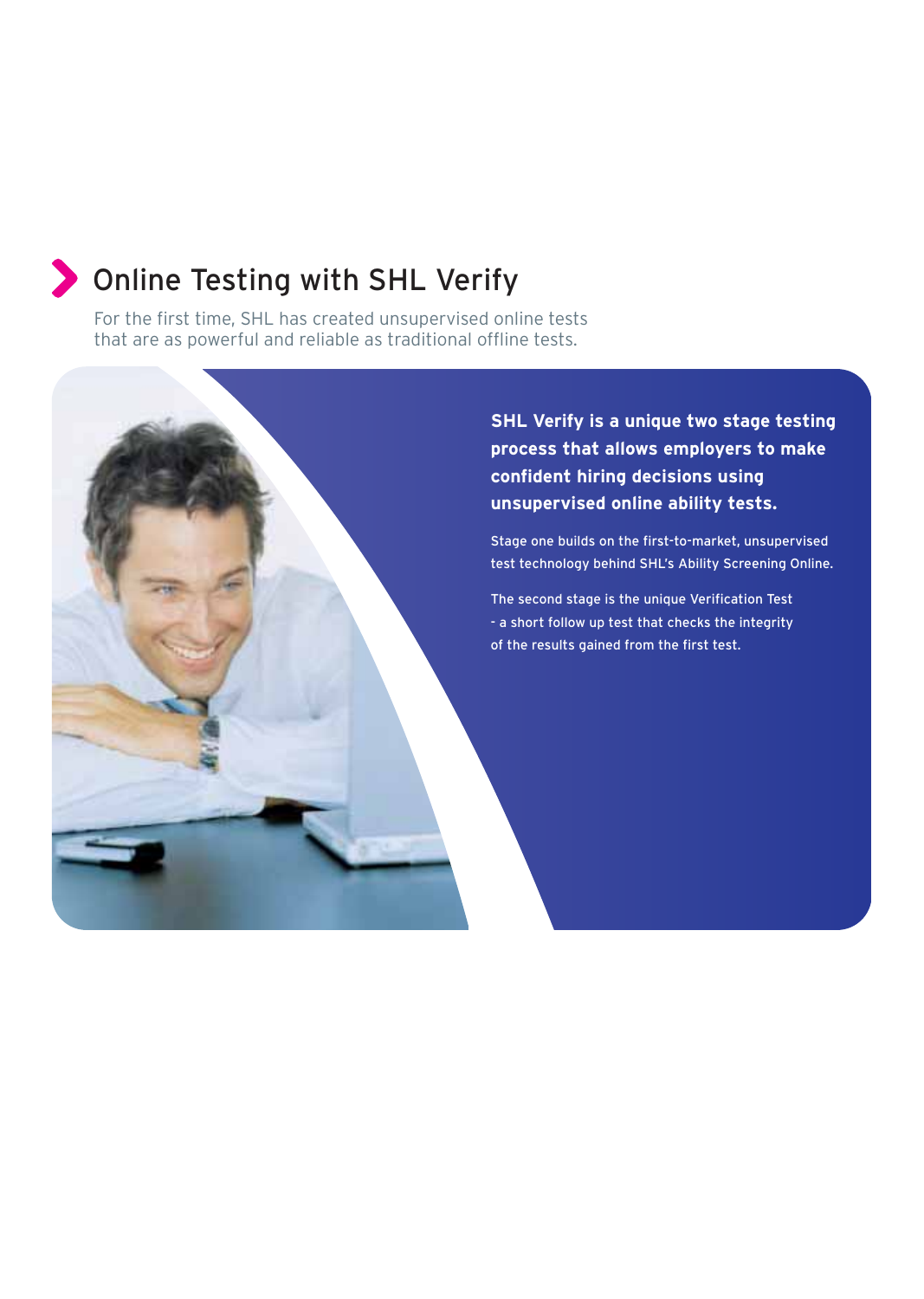# **STEP 1 – Verify Ability Test**

- Efficient enough for screening and rigorous enough for selection
- Designed specifically as an unsupervised online ability test
- Available across a range of reasoning tests
- Applicable for use with team leaders to senior managers from a range of industry sectors
- Online ability tests are randomly generated from the Verify Item Bank ensuring all test takers complete a unique test
- Test takers can complete the test remotely at their own convenience
- Simple report output provides the information to compare the performance of applicants and decide whether to progress further

# **STEP 2 – Verification Test**

- Short follow up online test given to shortlisted candidates when they arrive for interview or assessment centre
- Identifies how consistent performance has been across the two test stages
- Verification Report shows whether the result of the first test has been 'Verified' or 'Not Verified' – no need for a lengthy re-test
- Practical guidance steps are provided with the report to advise on what to do next if there is concern with a 'Not Verified' score

**A** The way you have overcome the security issues definitely makes online ability testing more attractive.<sup>77</sup> SHL international customer research, 2006

**A** This is smart. It is an innovative solution that solves the big online testing problems.<sup>77</sup> SHL international customer research, 2006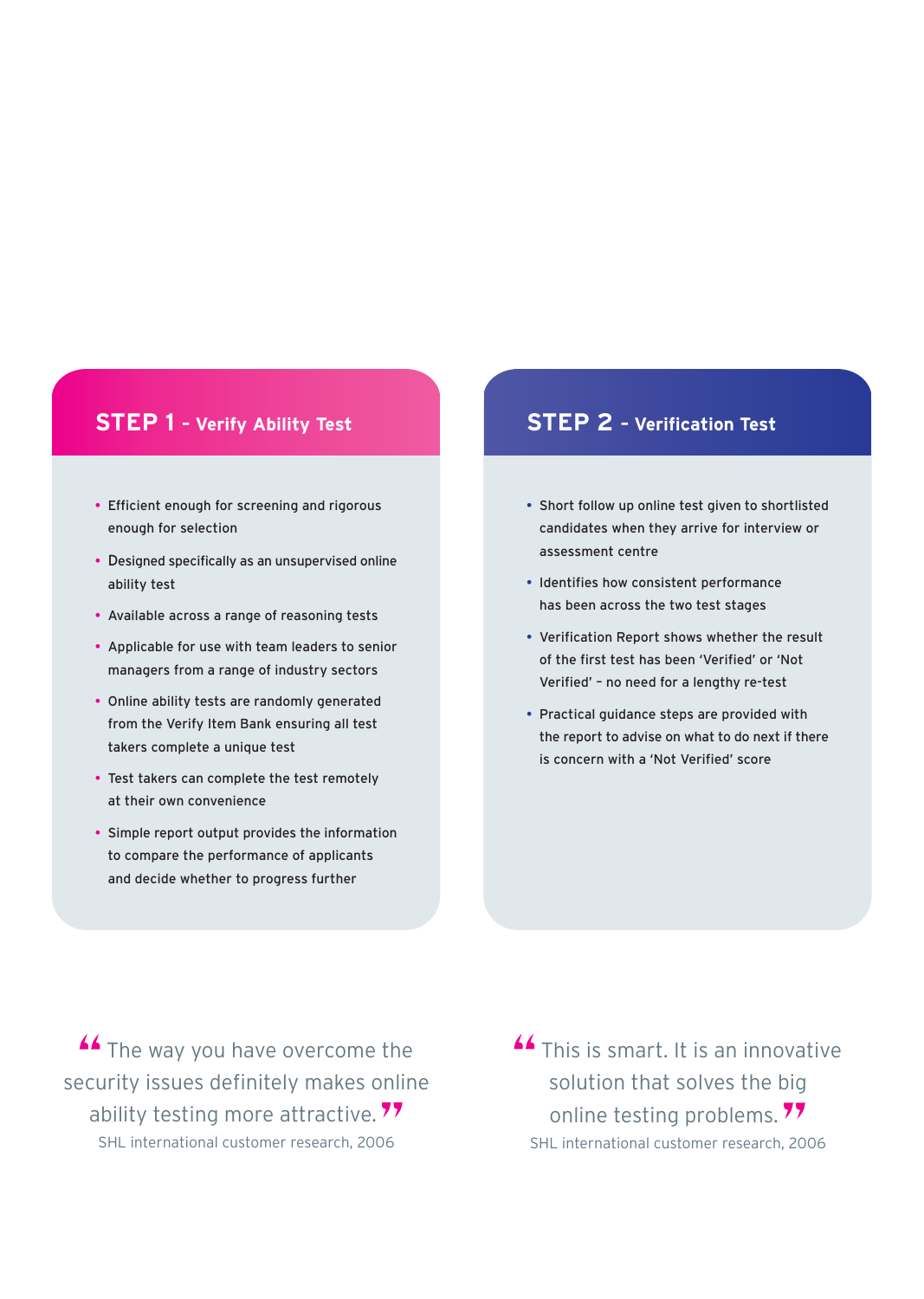# SHL Verify surpasses all other testing solutions

Overcoming the risks to set a new benchmark in online testing



# SHL Verify is the next generation in online testing.

The unique combination of the components underpinning SHL Verify means it can deliver what no other assessment system can.

- $\vee$  Built on a basis of good, defensible science.
- $\vee$  Delivered by well-designed, robust technology.
- $\vee$  Protected by sophisticated, industry-first security.

By overcoming the risks that other assessment systems cannot, it provides benefits above and beyond all other testing methods – online or offline.

This means the integrity of the process is safe and the process is viewed as relevant and fair, resulting in a more effective process and better hiring decisions.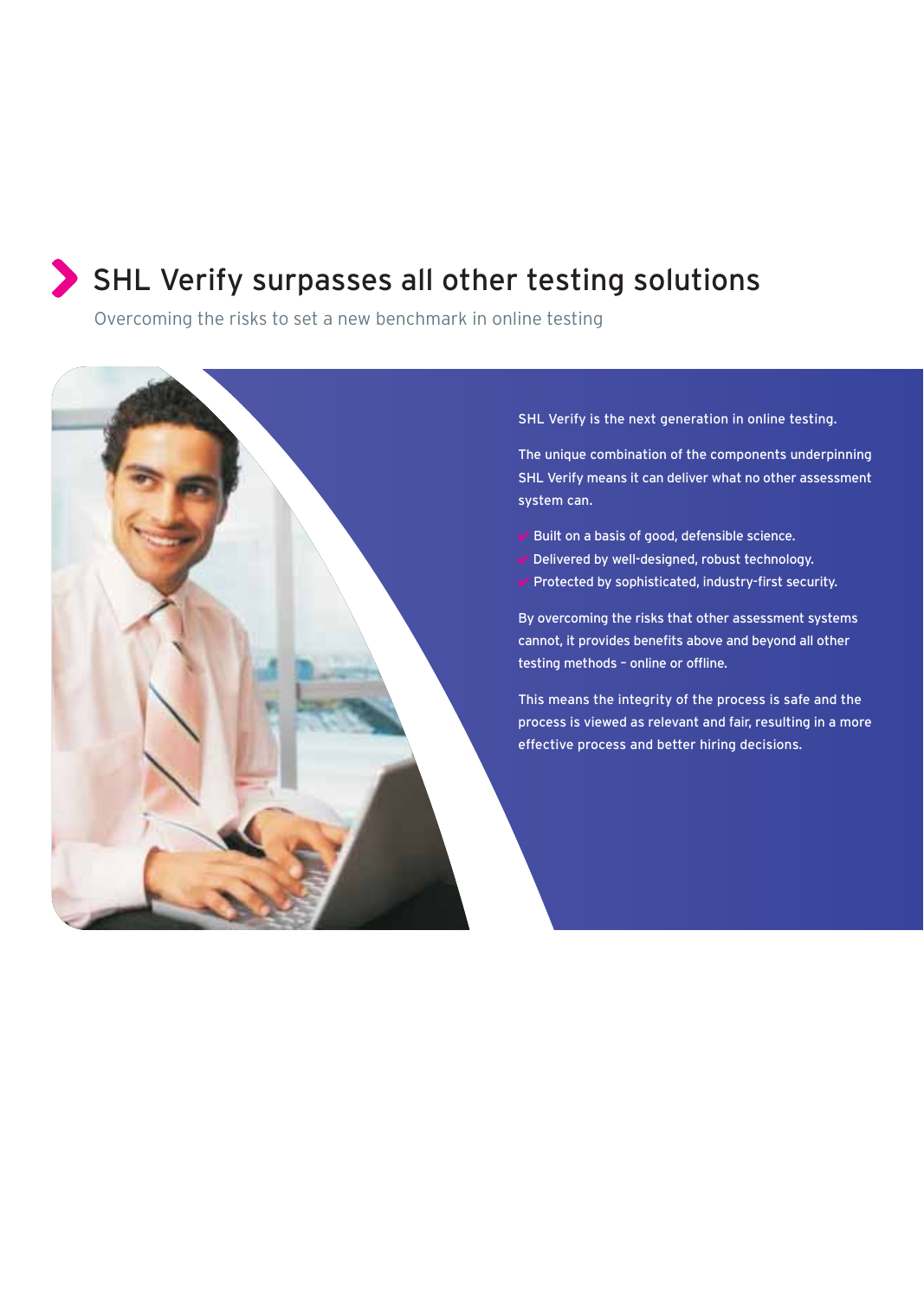# Realise the true benefits of online testing

Delivering value for employers without compromise

- $\checkmark$  SHL Verify mitigates the risks of cheating, identity and security breaches, so decisions are based on more reliable data.
- $\vee$  By using a rigorous test with superior psychometric properties, performance potential can be predicted more accurately and confidently.

- Using the SHL Verify Ability Test early in the hiring process, means poor performers can be screened out early, allowing time and resource to be focused on only the best candidates.
- $\vee$  By identifying the best talent earlier and progressing them faster, the length of the hiring process is reduced.
- $\checkmark$  SHL Verify ability tests are faster than traditional tests, with less administrative hassle.

- $\vee$  Reduce the cost of hire by screening out unsuitable candidates early.
- $\vee$  In the long term, costs are saved through better hiring decisions which reduce turnover and improve performance.

- Can plug into 3rd party Application Service Providers for high-volume recruitment scenarios.
- $\vee$  Requires little administrative effort, results can be accessed faster and there is no need for question booklets or materials.

- $\vee$  Allow applicants to complete their testing when it is convenient for them – accessible 24 hours, every day.
- $\checkmark$  Highly convenient, speedy and modern process that provides a positive applicant experience and reinforces a positive employer brand.



From all angles – time, cost, practicality, defensibility, security, integrity, technology and candidate care – SHL Verify delivers confidence. With SHL Verify, employers can now realise the true benefits of online testing without compromise.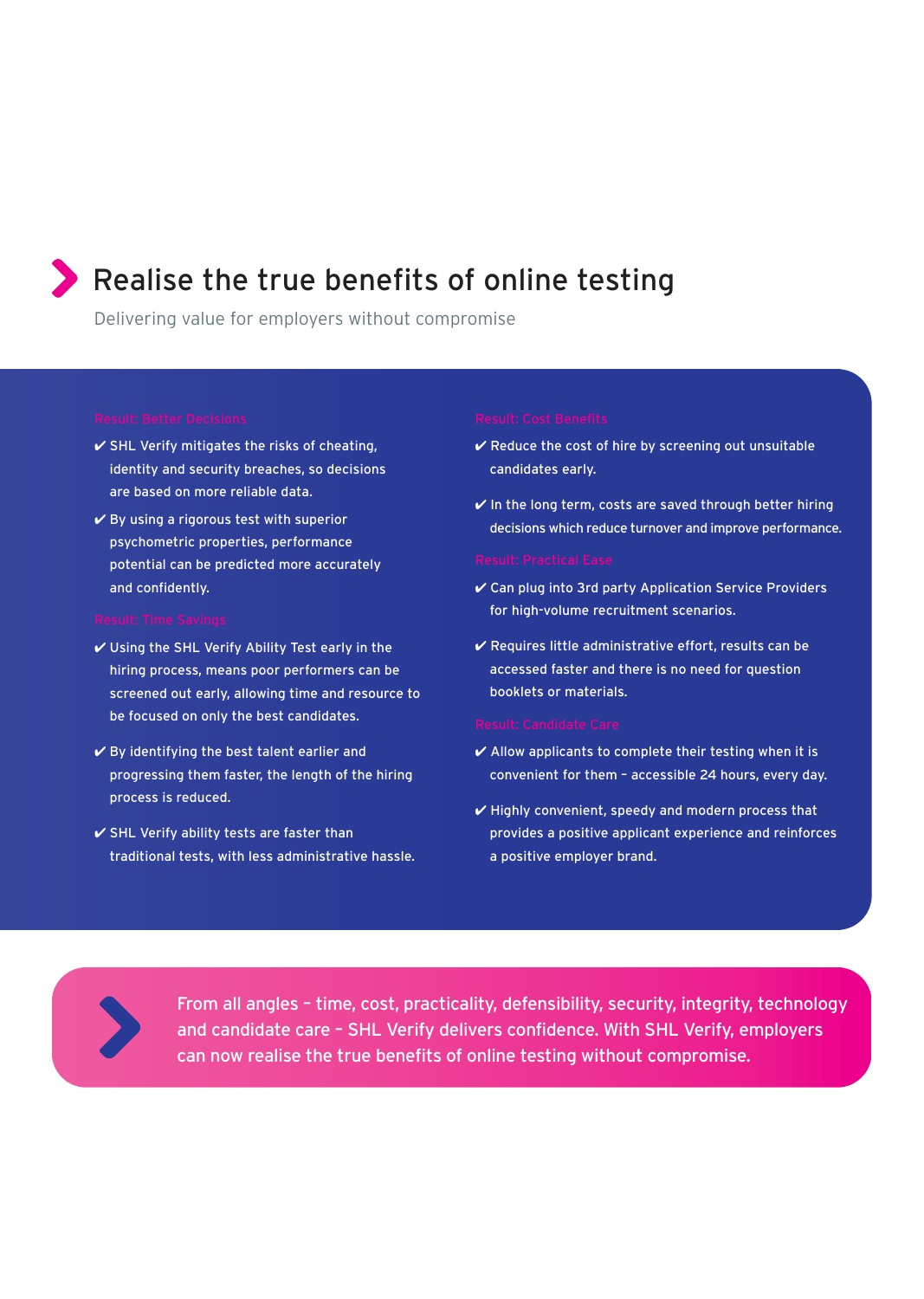# Why SHL products deliver results & confidence

Over 5,500 organisations around the world choose SHL products because they deliver a business edge.

SHL has been at the forefront of design and innovation in objective assessment in the workplace for over 25 years. As market leaders, we have a portfolio of over 250 products which are built on a foundation of rigour, robustness, validation and best practice.

As a publicly-listed company, we are uniquely positioned to understand the commercial drivers of our clients. SHL products have been developed through close collaboration with HR practitioners who understand what is needed for businesses to succeed in today's market place. So, while our products have their foundation in science, they are designed specifically for business, with business needs and results in mind.

We recognise that delivering tangible benefits for our clients is critical. The results of our work are measurable in tangible ways - reduced recruitment costs, faster time-to-hire, improved performance, reduced staff turnover and the creation of motivated and capable workforces.

We operate in 40 countries and in 30 languages. Our products are adjusted to take into account cultural differences, so you can be sure of consistency on a global scale. This international network gives us a global perspective and gives you support from local people who understand your business needs.

We continue to invest in research and development to push the boundaries of thought leadership, meaning that we not only promote thought leadership, but we direct it. We use advanced technology to deliver our products in ways that save you time and money.



If you'd like to find out more about SHL Verify or any of our products and services, we'd be delighted to hear from you.

Please contact your local SHL office or visit www.shl.com to arrange a product demonstration with one of our consultants.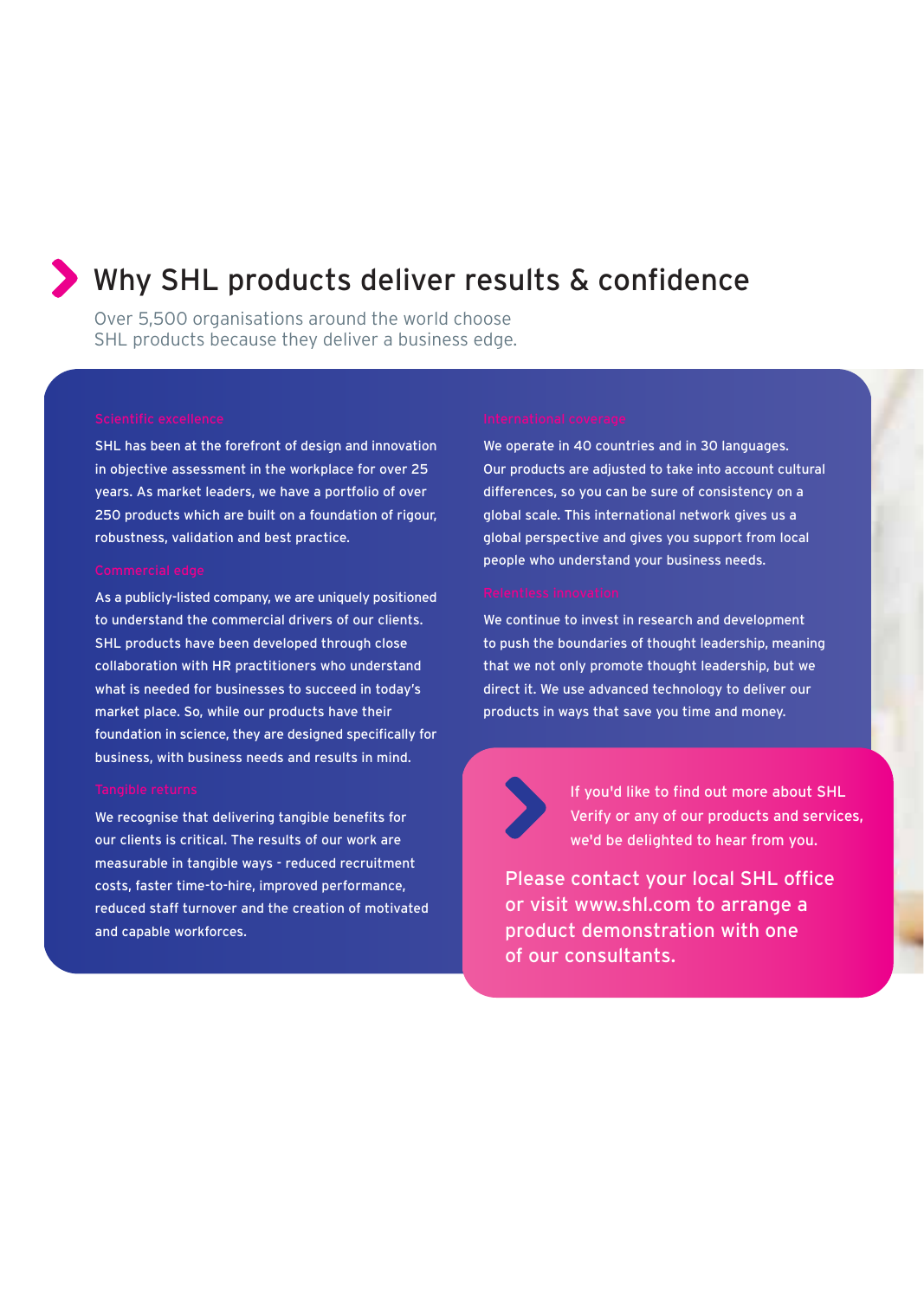